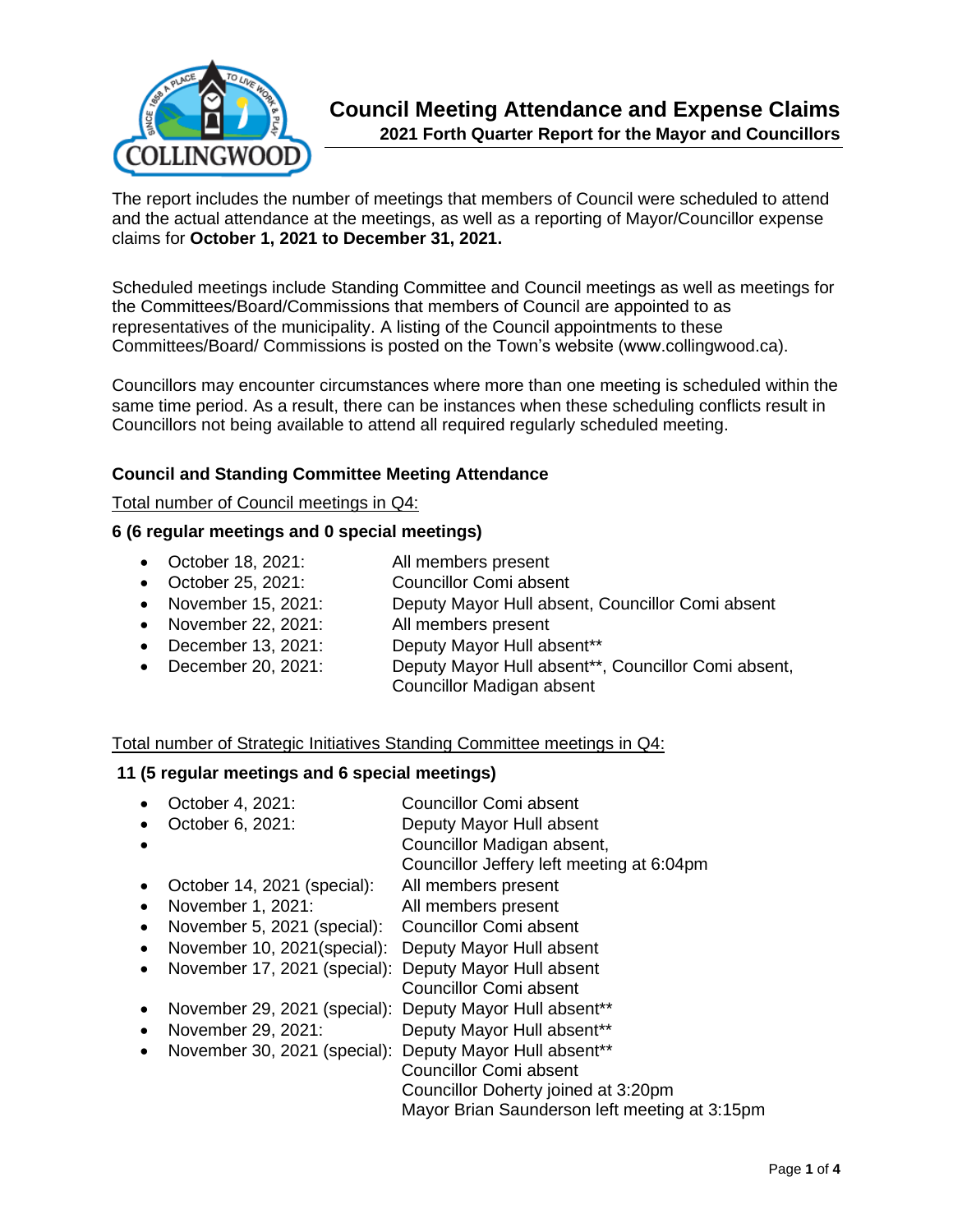• December 7, 2021 (special): Deputy Mayor Hull absent\*\* **Councillor Comi absent** Councillor Jeffery joined at 1:05pm

### Total number of Corporate & Community Services Standing Committee meetings in Q4:

### **3 (3 regular meetings)**

- October 4, 2021: Councillor Comi absent
- November 1, 2021: All members present
- November 29, 2021: All members present

### Total number of Development & Operations Services Standing Committee meetings in Q4:

### **3 (3 regular meetings)**

- October 12, 2021: Deputy Mayor Hull joined at 6:09pm Councillor Doherty left at 7:55pm
- November 8, 2021: Deputy Mayor Hull absent • December 6, 2021: Deputy Mayor Hull absent\*\*
- 

### Other Meetings in Q4:

## **1 (1 other meeting)**

• November 30, 2021: Deputy Mayor Hull absent\*\* Councillor Comi absent Councillor Madigan absent Councillor Doherty absent Councillor Hamlin absent

*\*\* Leave of absence* 

### **Other Committee and Board Commitments**

| Mayor Saunderson          | <b>Simcoe County Council</b><br><b>Collingwood Police Services Board</b><br><b>EPCOR / Town Advisory Committee</b><br>Economic Support and Recovery Task Force<br>Great Lakes and St. Lawrence Cities Initiative |
|---------------------------|------------------------------------------------------------------------------------------------------------------------------------------------------------------------------------------------------------------|
| Deputy Mayor Hull         | <b>Simcoe County Council</b><br>Collingwood BIA Board of Management<br><b>SC Alliance To End Homelessness</b><br>Affordable Housing Task Force                                                                   |
| <b>Councillor McLeod</b>  | Nottawasaga Conservation Authority Board of Management<br>Simcoe County Council (alternate)                                                                                                                      |
| <b>Councillor Comi</b>    |                                                                                                                                                                                                                  |
| <b>Councillor Madigan</b> | Sports Hall of Fame                                                                                                                                                                                              |
| <b>Councillor Berman</b>  | Collingwood Public Library Board                                                                                                                                                                                 |
| <b>Councillor Doherty</b> | AMO Waste Management Task Force                                                                                                                                                                                  |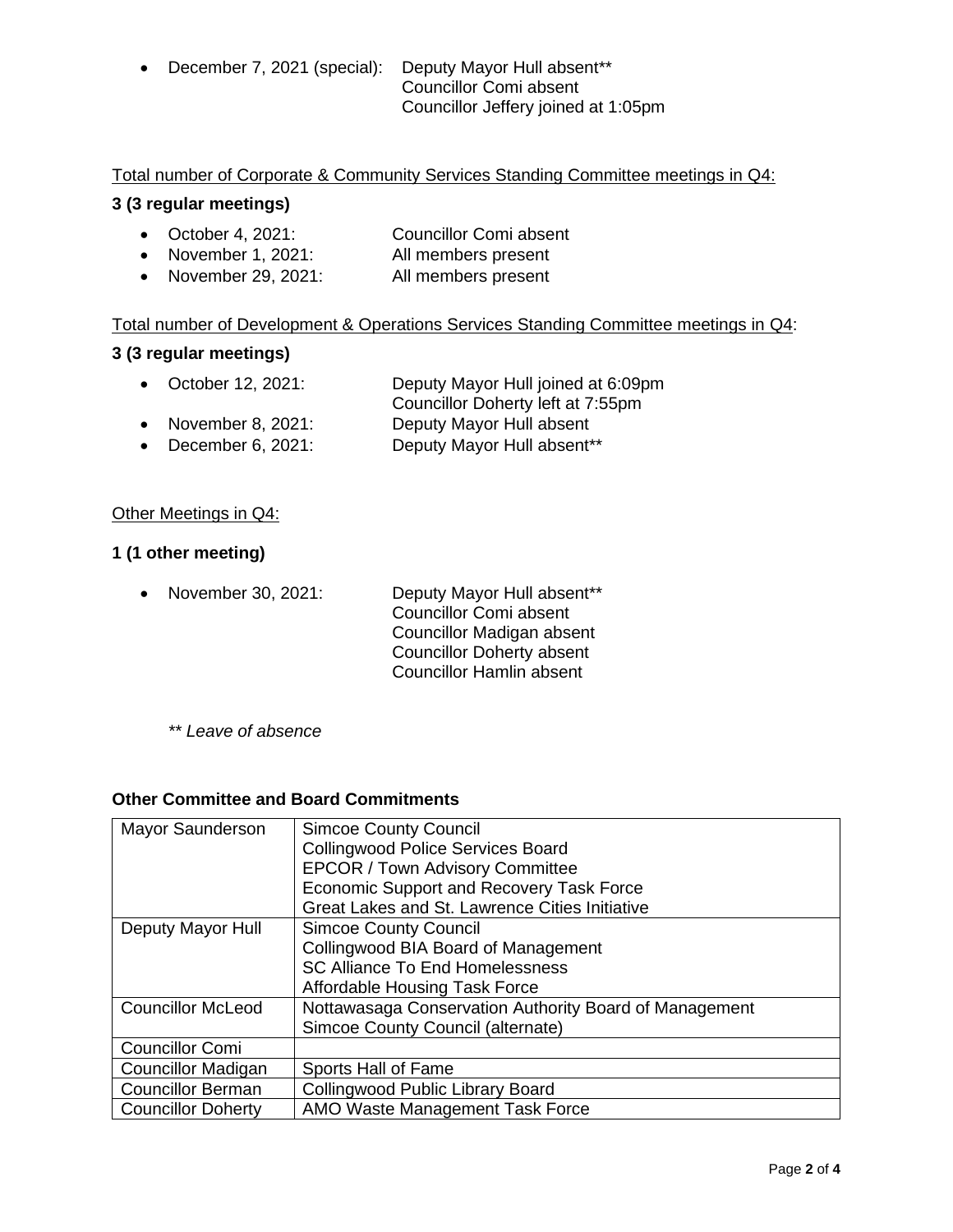|                          | <b>EPCOR / Town Advisory Committee</b> |
|--------------------------|----------------------------------------|
| Councillor Jeffery       | Collingwood Police Services Board      |
|                          | FCM Board of Management                |
|                          | Affordable Housing Task Force          |
| <b>Councillor Hamlin</b> | Joint Physician Retention Action Group |
|                          | Affordable Housing Task Force          |

**Professional Development and Discretionary Expenses (PD&DE) Budget for Members of Council** – the amounts members of Council are entitled to claim under the terms of the Council Professional Development and Discretionary Expense Policy are as follows:

- Mayor annual honorarium \$2,000
- Mayor business and travel \$7,000
- Deputy Mayor annual honorarium \$5,000
- Councillor annual honorarium \$4,000

Members of Council are provided with a PD&DE Budget with which to run their offices. The amount will be set annually during the budget deliberations. Expenses include items such as: office supplies, phones, phone bills, per diems, travel by Members of Council to conferences, Board or committee meetings of municipal organizations or similar events in accordance with relevant, approved policies and procedures. Salaries and benefits are not included in this budget account. The budget for the Elected Officials is overseen by Clerk Services.

Half or full day per diem is an allowance provided to cover the cost of lost wages/cost of living while undertaking municipal business. It is the individual member's responsibility to submit the Per Diem Requisition Form to Clerk Services. Clerk Services will submit a quarterly per diem requisition form on behalf of Council for all additional Council and Standing Committee meetings that are required in addition to the regular meeting schedule. If a member's PD&DE budget is overspent as a result of the extra Standing Committee or Council, the additional budget will be allocated from the corporate administration budget.

Rates are set as follows:

- \$70.00 half day rate
- $$140.00$  full day rate (4 hours +)

Councillors are entitled to claim for mileage travelled to meetings/events at a rate of \$0.59 cents per kilometre (the provincial rate as set by the Canada Revenue Agency).

The Councillor Remuneration Policy in its entirety is posted on the Town of Collingwood website (www.collingwood.ca) or a copy is available by contacting Clerk Services at [clerk@collingwood.ca](mailto:clerk@collingwood.ca)

Following is the listing of Mayor/Councillor honorariums and expense claims for the third quarter of 2021 from **October 1 to December 31, 2021**.

| <b>Council Member</b>    | <b>Extra</b><br><b>Meetings</b> | Other<br><b>Expenses</b> | Total (Q3) |
|--------------------------|---------------------------------|--------------------------|------------|
| Mayor Saunderson         | 280.00                          | 813.06                   | 1093.06    |
| Deputy Mayor Hull        | 140.00                          | 0.00                     | 140.00     |
| <b>Councillor McLeod</b> | 280.00                          | 93.59                    | 373.59     |
| <b>Councillor Comi</b>   | 140.00                          | 500.00                   | 640.00     |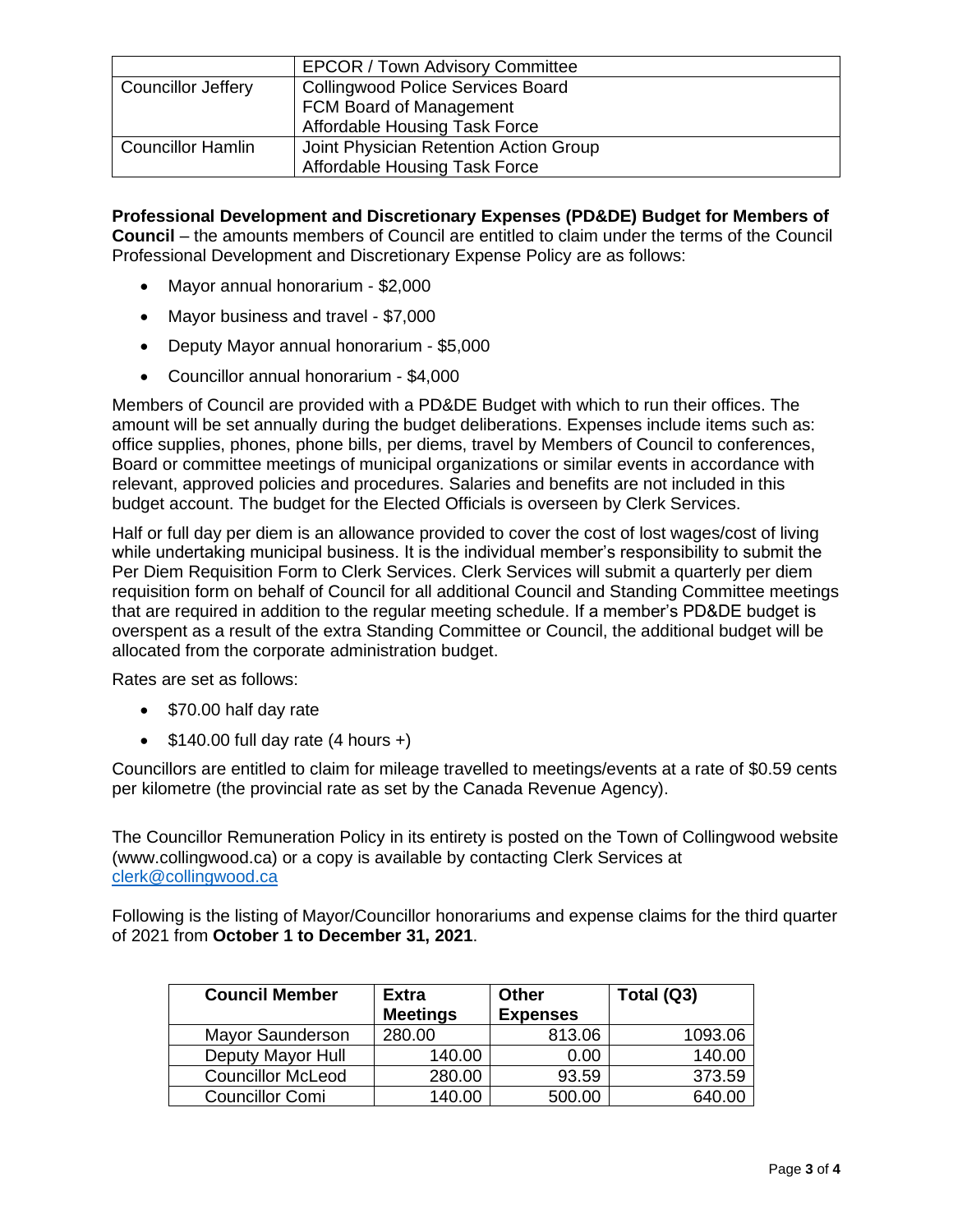| <b>Councillor Madigan</b> | 280.00 | 427.39 | 707.39 |
|---------------------------|--------|--------|--------|
| <b>Councillor Doherty</b> | 280.00 | 316.70 | 596.70 |
| <b>Councillor Berman</b>  | 280.00 | 0.00   | 280.00 |
| <b>Councillor Jeffery</b> | 280.00 | 117.04 | 397.04 |
| <b>Councillor Hamlin</b>  | 280.00 | 457.92 |        |

Additional funds have been budgeted for to provide opportunity for council members to be appointed to, and represent the Town of Collingwood on other committees and boards. Approval has been provided in the following amounts:

- FCM Standing Committee (Councillor Jeffery): \$7,500 (1,496.46)
- AMO Standing Committee (Councillor Doherty): \$0,000

Copies of Councillors' expense claim sheets are posted on the Town of Collingwood website (www.collingwood.ca)

Further information in relation to this Council policy is available by contacting Clerk Services at [clerk@collingwood.ca](mailto:clerk@collingwood.ca) or 705-445-1030.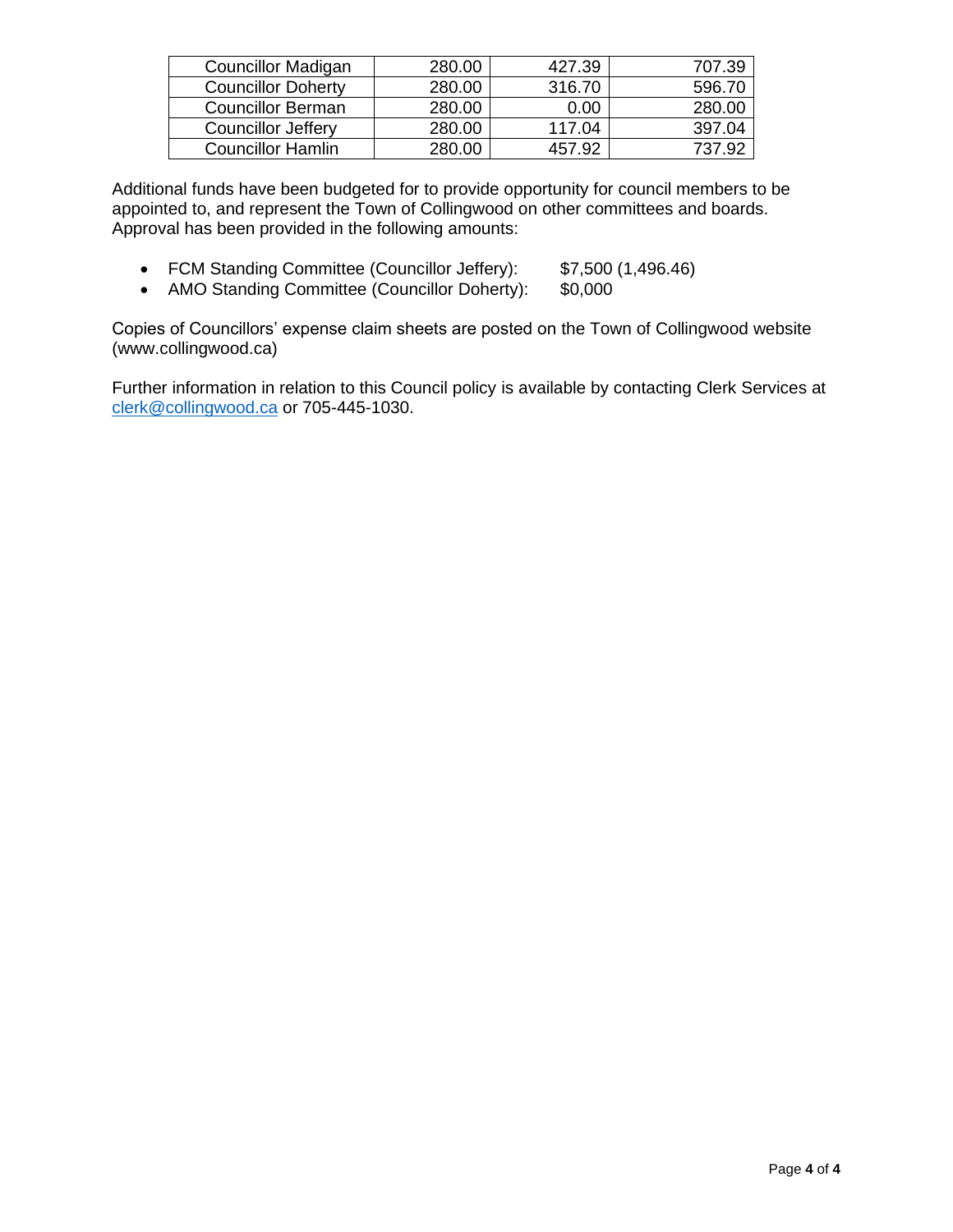#### **Expenses - Mayor Brian Saunderson Reporting period ended - 4th Qtr January to December 31, 2021**

| <b>Month</b>  | <b>Activity</b>               | <b>Professional</b><br><b>Development</b><br>& Discretionary | <b>Business</b><br>and<br><b>Travel</b> | <b>Additional Comments</b>             |
|---------------|-------------------------------|--------------------------------------------------------------|-----------------------------------------|----------------------------------------|
| <b>Jan-21</b> |                               |                                                              |                                         |                                        |
| Feb-21        |                               |                                                              |                                         |                                        |
| <b>Mar-21</b> |                               |                                                              |                                         |                                        |
| Apr-21        |                               |                                                              | $\blacksquare$                          |                                        |
| May-21        | Registration                  | 681.79                                                       |                                         | FCM - Virtual Annual Conference        |
| <b>Jun-21</b> |                               | $\blacksquare$                                               |                                         |                                        |
| <b>Jul-21</b> |                               |                                                              |                                         |                                        |
| Aug-21        |                               |                                                              |                                         |                                        |
| <b>Sep-21</b> |                               |                                                              |                                         |                                        |
| <b>Oct-21</b> |                               |                                                              |                                         |                                        |
| <b>Nov-21</b> | Registration                  | 457.92                                                       |                                         | 2022 ROMA AGM Virtual Conference       |
| <b>Dec-21</b> | Registration                  | 355.14                                                       | $\blacksquare$                          | Ontario Municipal Leadership - Webinar |
|               | <b>Total Expenses to Date</b> | 1,494.85                                                     | 0.00                                    |                                        |
|               | <b>Annual Budget</b>          | 2,000.00                                                     | 7,000.00                                |                                        |
|               | <b>Remaining Budget</b>       | 505.15                                                       | 7,000.00                                |                                        |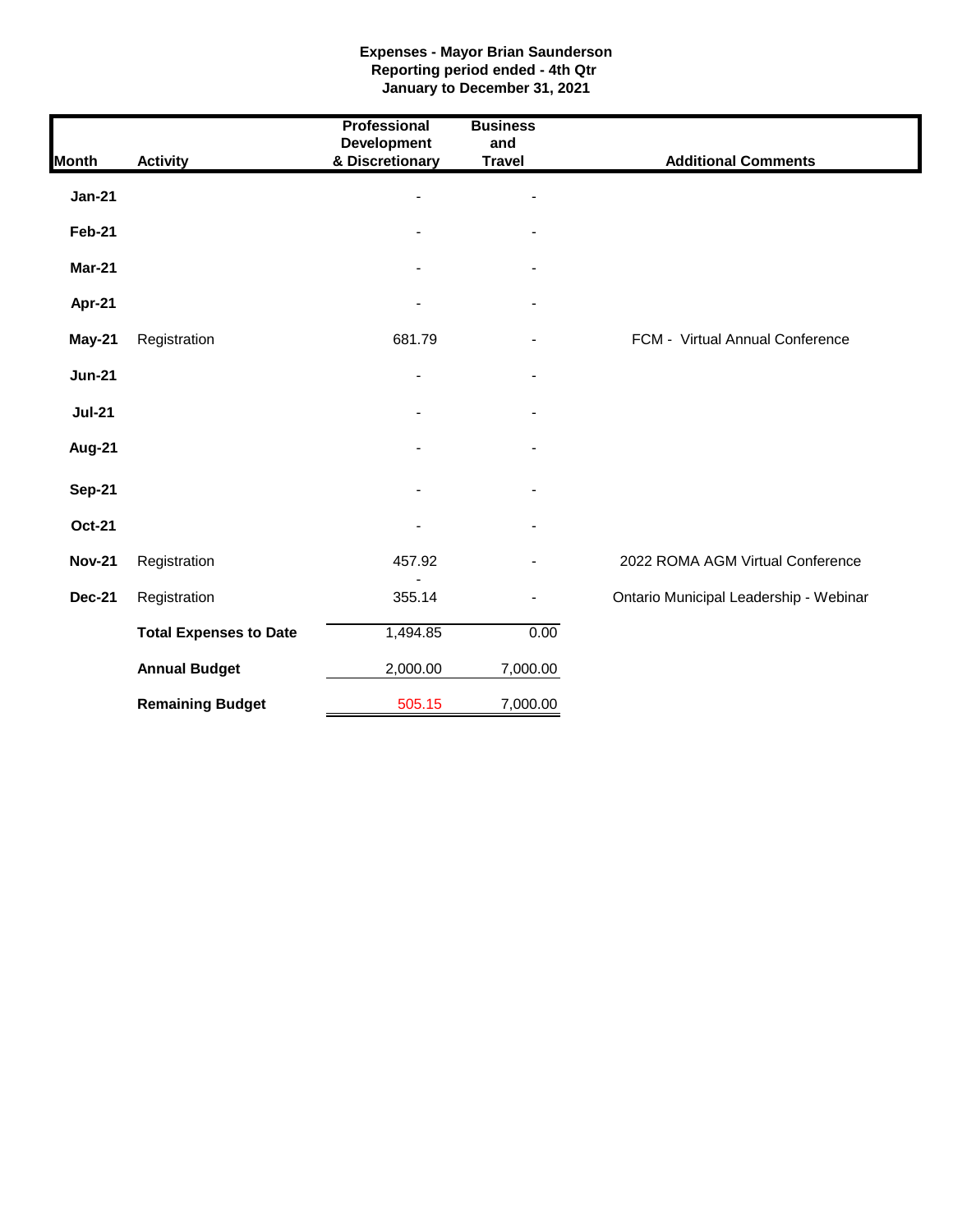### **Expenses - Deputy Mayor Keith Hull Reporting period ended - 4th Qtr January to December 31, 2021**

|               |                               | Professional                          |                            |
|---------------|-------------------------------|---------------------------------------|----------------------------|
| <b>Month</b>  | <b>Activity</b>               | <b>Development</b><br>& Discretionary | <b>Additional Comments</b> |
|               |                               |                                       |                            |
| <b>Jan-21</b> |                               | $\overline{\phantom{0}}$              |                            |
|               |                               |                                       |                            |
|               |                               |                                       |                            |
| <b>Feb-21</b> |                               | $\overline{\phantom{a}}$              |                            |
| <b>Mar-21</b> |                               |                                       |                            |
|               |                               |                                       |                            |
| <b>Apr-21</b> |                               |                                       |                            |
| <b>May-21</b> |                               | $\overline{\phantom{m}}$              |                            |
|               |                               |                                       |                            |
| <b>Jun-21</b> |                               | ٠                                     |                            |
| <b>Jul-21</b> |                               | $\blacksquare$                        |                            |
|               |                               |                                       |                            |
| <b>Aug-21</b> |                               |                                       |                            |
|               |                               |                                       |                            |
| <b>Sep-21</b> |                               | $\overline{\phantom{m}}$              |                            |
| <b>Oct-21</b> |                               | $\blacksquare$                        |                            |
|               |                               |                                       |                            |
| <b>Nov-21</b> |                               |                                       |                            |
| <b>Dec-21</b> |                               | $\blacksquare$                        |                            |
|               |                               |                                       |                            |
|               | <b>Total Expenses to Date</b> | 0.00                                  |                            |
|               | <b>Annual Budget</b>          | 5,000.00                              |                            |
|               |                               |                                       |                            |
|               | <b>Remaining Budget</b>       | 5,000.00                              |                            |
|               |                               |                                       |                            |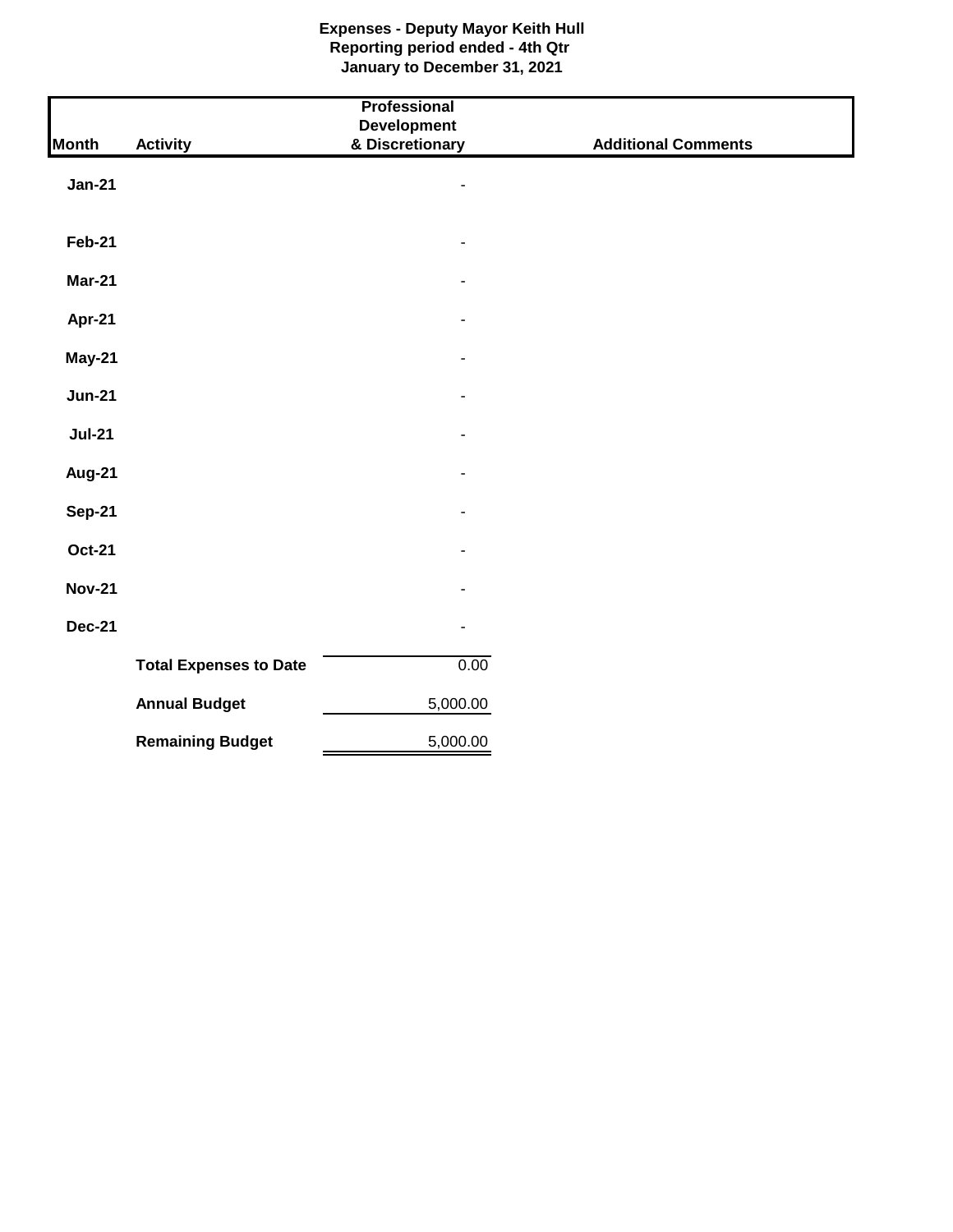### **Expenses - Councillor Steve Berman Reporting period ended - 4th Qtr January to December 31, 2021**

|               |                               | Professional                   |                            |
|---------------|-------------------------------|--------------------------------|----------------------------|
| <b>Month</b>  | <b>Activity</b>               | Development<br>& Discretionary | <b>Additional Comments</b> |
| <b>Jan-21</b> |                               | $\overline{\phantom{a}}$       |                            |
| <b>Feb-21</b> |                               |                                |                            |
| Mar-21        |                               |                                |                            |
| <b>Apr-21</b> |                               | $\blacksquare$                 |                            |
| <b>May-21</b> |                               | $\blacksquare$                 |                            |
| <b>Jun-21</b> |                               |                                |                            |
| <b>Jul-21</b> |                               | $\overline{\phantom{a}}$       |                            |
| <b>Aug-21</b> |                               | ٠                              |                            |
| <b>Sep-21</b> |                               |                                |                            |
| <b>Oct-21</b> |                               |                                |                            |
| <b>Nov-21</b> |                               |                                |                            |
| <b>Dec-21</b> |                               | L.                             |                            |
|               |                               |                                |                            |
|               | <b>Total Expenses to Date</b> | 0.00                           |                            |
|               | <b>Annual Budget</b>          | 4,000.00                       |                            |
|               | <b>Remaining Budget</b>       | 4,000.00                       |                            |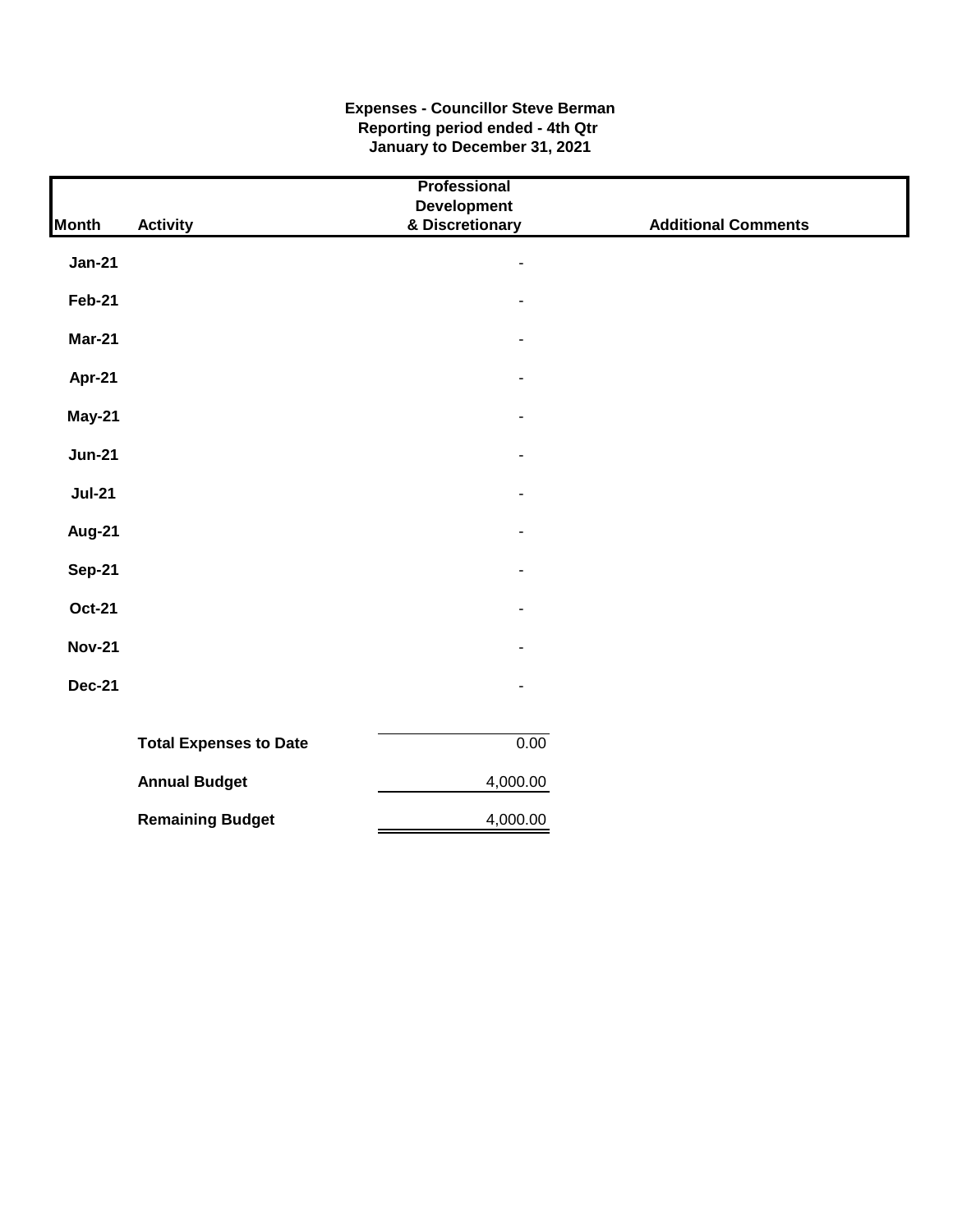#### **Expenses - Councillor Tina Comi Reporting period ended - 4th Qtr January to December 31, 2021**

|               |                               | Professional    |                                 |  |  |  |
|---------------|-------------------------------|-----------------|---------------------------------|--|--|--|
|               | <b>Development</b>            |                 |                                 |  |  |  |
| <b>Month</b>  | <b>Activity</b>               | & Discretionary | <b>Additional Comments</b>      |  |  |  |
|               |                               |                 |                                 |  |  |  |
| <b>Jan-21</b> |                               |                 |                                 |  |  |  |
| <b>Feb-21</b> |                               |                 |                                 |  |  |  |
|               |                               |                 |                                 |  |  |  |
| <b>Mar-21</b> |                               |                 |                                 |  |  |  |
| Apr-21        |                               | $\overline{a}$  |                                 |  |  |  |
| May-21        |                               |                 |                                 |  |  |  |
|               |                               |                 |                                 |  |  |  |
| <b>Jun-21</b> |                               |                 |                                 |  |  |  |
| <b>Jul-21</b> |                               |                 |                                 |  |  |  |
|               |                               |                 |                                 |  |  |  |
| Aug-21        |                               |                 |                                 |  |  |  |
| <b>Sep-21</b> |                               | $\blacksquare$  |                                 |  |  |  |
|               |                               |                 |                                 |  |  |  |
| <b>Oct-21</b> |                               | $\blacksquare$  |                                 |  |  |  |
| <b>Nov-21</b> |                               | $\overline{a}$  |                                 |  |  |  |
| <b>Dec-21</b> | Office - Sundry               | 100.00          | Photo Licensing Fee             |  |  |  |
|               | Office - Sundry               | 284.93          | <b>Christmas Cards Printing</b> |  |  |  |
|               | Office - Sundry               | 90.56           | Printer Ink                     |  |  |  |
|               | Office - Sundry               | 24.51           | <b>Printer Paper</b>            |  |  |  |
|               |                               |                 |                                 |  |  |  |
|               | <b>Total Expenses to Date</b> | 500.00          |                                 |  |  |  |
|               | <b>Annual Budget</b>          | 4,000.00        |                                 |  |  |  |
|               | <b>Remaining Budget</b>       | 3,500.00        |                                 |  |  |  |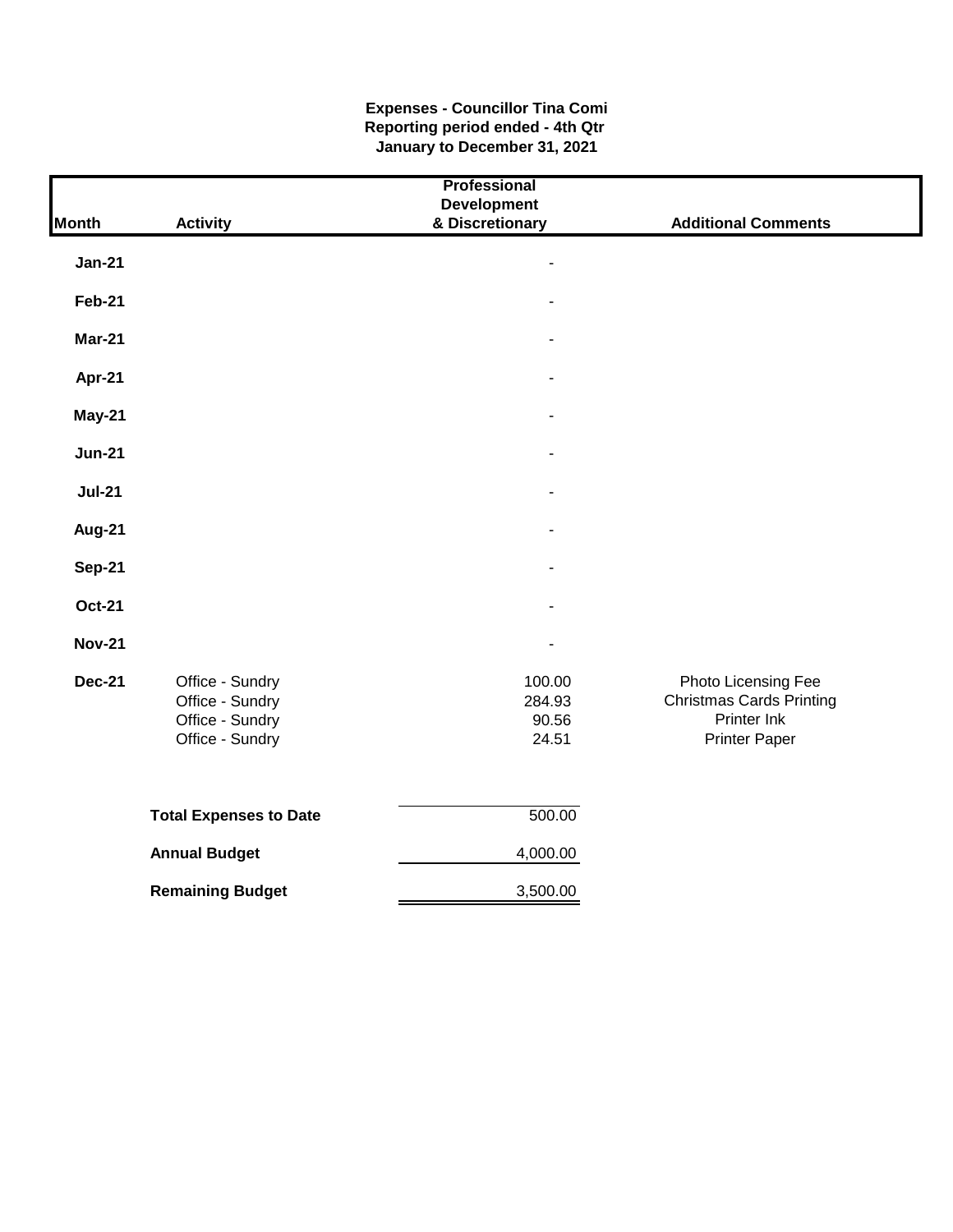#### **Expenses - Councillor Doherty Reporting period ended - 4th Qtr January to December 31, 2021**

|               |                               | Professional                          | <b>AMO</b>                                   |                                               |
|---------------|-------------------------------|---------------------------------------|----------------------------------------------|-----------------------------------------------|
| <b>Month</b>  | <b>Activity</b>               | <b>Development</b><br>& Discretionary | <b>Standing Committee</b><br><b>Expenses</b> | <b>Additional Comments</b>                    |
|               |                               |                                       |                                              |                                               |
| $Jan-21$      | <b>Cellular Phone</b>         | 21.33                                 |                                              | <b>Bell Mobility</b>                          |
|               | Registration                  | 106.00                                |                                              | OIPC & OPWG Invasive Plant Conference         |
| Feb-21        | <b>Cellular Phone</b>         | 20.93                                 |                                              | <b>Bell Mobility</b>                          |
| <b>Mar-21</b> | <b>Cellular Phone</b>         | 20.44                                 |                                              | <b>Bell Mobility</b>                          |
| Apr-21        | <b>Cellular Phone</b>         | 20.30                                 |                                              | <b>Bell Mobility</b>                          |
|               | Registration                  | 610.56                                |                                              | AMO - Virtual Annual Conference               |
|               | Registration                  | 610.56                                |                                              | FCM - Virtual Annual Conference               |
| May-21        | <b>Cellular Phone</b>         | 21.40                                 |                                              | <b>Bell Mobility</b>                          |
| <b>Jun-21</b> | <b>Cellular Phone</b>         | 21.17                                 |                                              | <b>Bell Mobility</b>                          |
| <b>Jul-21</b> | <b>Cellular Phone</b>         | 20.77                                 |                                              | <b>Bell Mobility</b>                          |
| Aug-21        | <b>Cellular Phone</b>         | 21.93                                 |                                              | <b>Bell Mobility</b>                          |
| Sep-21        | <b>Cellular Phone</b>         | 20.30                                 |                                              | <b>Bell Mobility</b>                          |
| Oct-21        | <b>Cellular Phone</b>         | 20.29                                 |                                              | <b>Bell Mobility</b>                          |
| <b>Nov-21</b> | Registration                  | 254.40                                |                                              | FCM 2021 - Sustainable Communities Conference |
|               | <b>Cellular Phone</b>         | 20.66                                 |                                              | <b>Bell Mobility</b>                          |
| <b>Dec-21</b> | <b>Cellular Phone</b>         | 21.35                                 |                                              | <b>Bell Mobility</b>                          |
|               | <b>Total Expenses to Date</b> | 1,832.39                              | 0.00                                         |                                               |
|               | <b>Annual Budget</b>          | 4,000.00                              | 0.00                                         |                                               |
|               | <b>Remaining Budget</b>       | 2,167.61                              | 0.00                                         |                                               |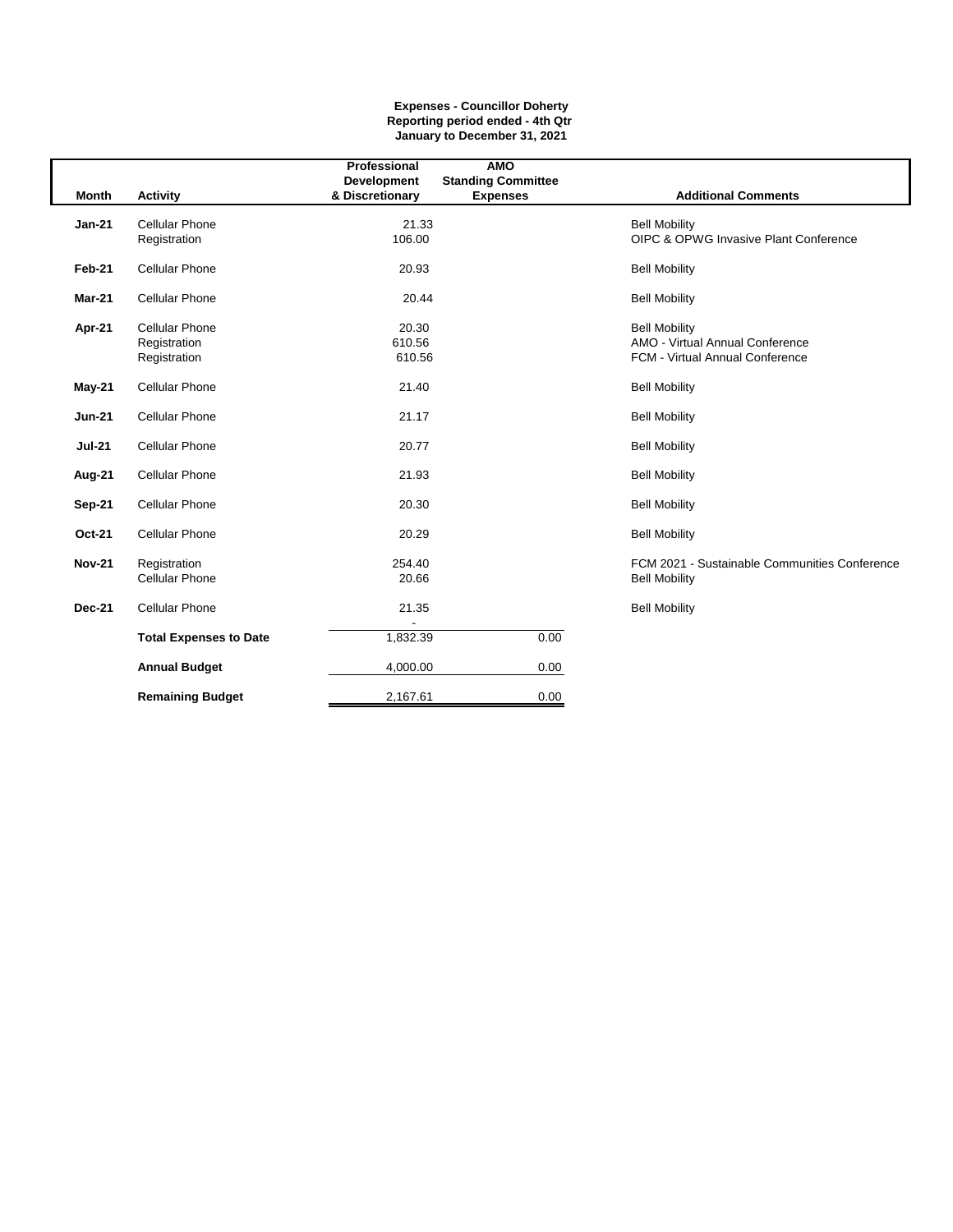#### **Expenses - Councillor Hamlin Reporting period ended - 4th Qtr January to December 31, 2021**

|               |                                      | Professional                          |                                                   |
|---------------|--------------------------------------|---------------------------------------|---------------------------------------------------|
| Month         | <b>Activity</b>                      | <b>Development</b><br>& Discretionary | <b>Additional Comments</b>                        |
| $Jan-21$      | Home Office Expense                  | 1,098.96                              | Laptop & Office 365                               |
| Feb-21        | <b>Cellular Phone</b>                | 58.52                                 | Rogers Wireless                                   |
| Mar-21        | <b>Book</b><br><b>Cellular Phone</b> | 82.11<br>67.84                        | <b>Ontario's Municipal Act</b><br>Rogers Wireless |
| Apr-21        | Registration                         | 610.56                                | AMO - Annual Conference                           |
| May-21        |                                      |                                       |                                                   |
| <b>Jun-21</b> |                                      |                                       |                                                   |
| <b>Jul-21</b> |                                      | ٠                                     |                                                   |
| <b>Aug-21</b> |                                      |                                       |                                                   |
| <b>Sep-21</b> |                                      |                                       |                                                   |
| <b>Oct-21</b> |                                      |                                       |                                                   |
| <b>Nov-21</b> | Registration                         | 457.92                                | 2022 ROMA AGM Virtual Conference                  |
| <b>Dec-21</b> |                                      | ٠                                     |                                                   |

| Total Expenses to Date  | 2,375.91 |
|-------------------------|----------|
| Annual Budget           | 4,000.00 |
| <b>Remaining Budget</b> | 1,624.09 |

I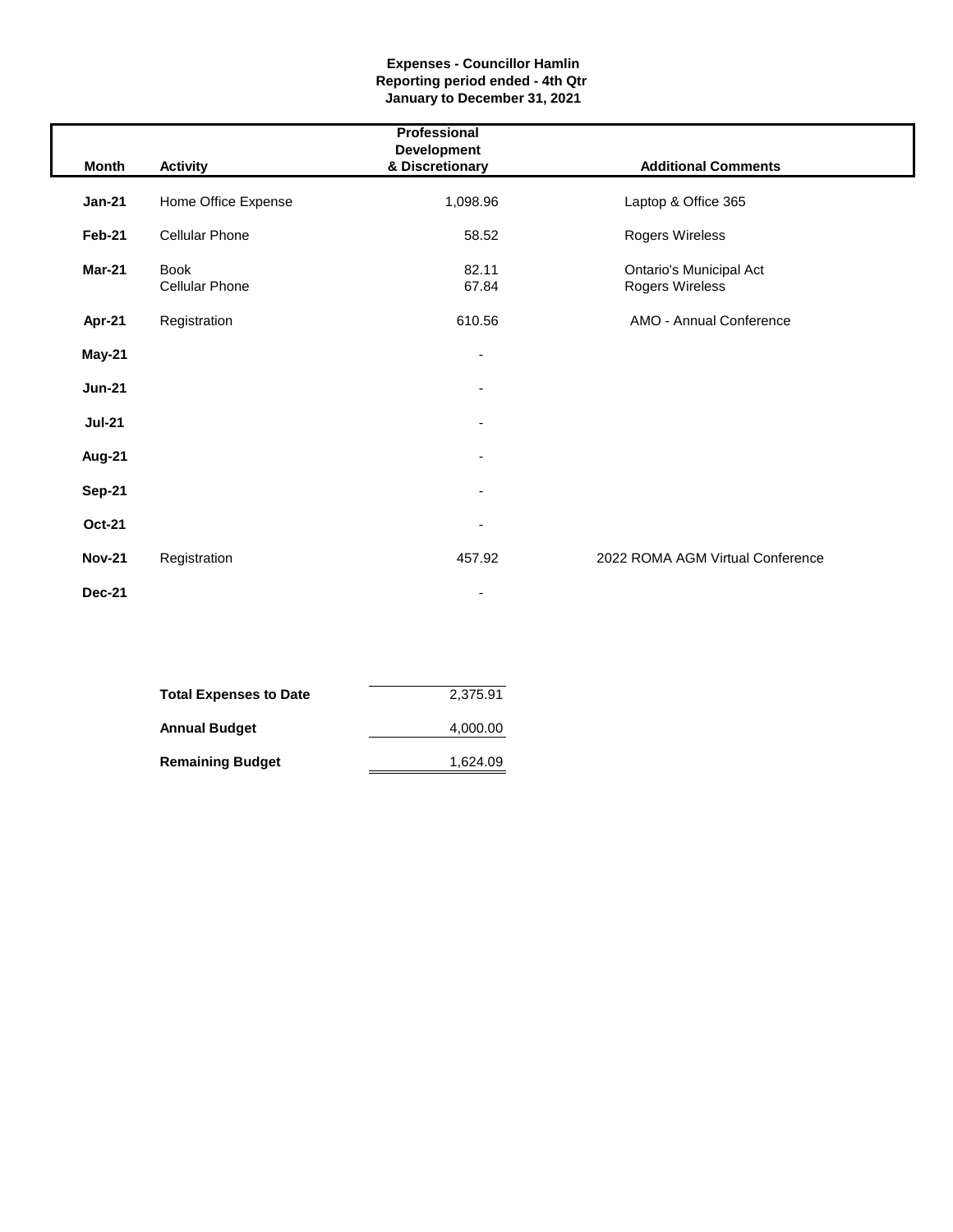#### **Expenses - Councillor Jeffery Reporting period ended - 4th Qtr January to December 31, 2021**

| Professional  |                               |                                       |                            |  |  |
|---------------|-------------------------------|---------------------------------------|----------------------------|--|--|
| <b>Month</b>  | <b>Activity</b>               | <b>Development</b><br>& Discretionary | <b>Additional Comments</b> |  |  |
| $Jan-21$      | <b>Cellular Phone</b>         | 57.49                                 | <b>Bell Mobility</b>       |  |  |
|               | Home Office Expense           | 5.09                                  | Photocopy paper            |  |  |
|               | Home Office Expense           | 94.13                                 | Printer toner              |  |  |
|               |                               |                                       |                            |  |  |
| Feb-21        | <b>Cellular Phone</b>         | 57.50                                 | <b>Bell Mobility</b>       |  |  |
|               |                               |                                       |                            |  |  |
| Mar-21        | <b>Cellular Phone</b>         | 57.50                                 | <b>Bell Mobility</b>       |  |  |
| Apr-21        | <b>Cellular Phone</b>         | 58.52                                 | <b>Bell Mobility</b>       |  |  |
|               |                               |                                       |                            |  |  |
| May-21        | <b>Cellular Phone</b>         | 58.52                                 | <b>Bell Mobility</b>       |  |  |
|               |                               |                                       |                            |  |  |
| <b>Jun-21</b> | <b>Cellular Phone</b>         | 58.52                                 | <b>Bell Mobility</b>       |  |  |
| <b>Jul-21</b> |                               |                                       |                            |  |  |
|               |                               |                                       |                            |  |  |
| Aug-21        | <b>Cellular Phone</b>         | 58.52                                 | <b>Bell Mobility</b>       |  |  |
|               |                               |                                       |                            |  |  |
| <b>Sep-21</b> | <b>Cellular Phone</b>         | 117.03                                | <b>Bell Mobility</b>       |  |  |
| <b>Oct-21</b> |                               |                                       |                            |  |  |
|               |                               |                                       |                            |  |  |
| <b>Nov-21</b> | <b>Cellular Phone</b>         | 58.52                                 | <b>Bell Mobility</b>       |  |  |
|               |                               |                                       |                            |  |  |
| <b>Dec-21</b> | <b>Cellular Phone</b>         | 58.52                                 | <b>Bell Mobility</b>       |  |  |
|               |                               |                                       |                            |  |  |
|               | <b>Total Expenses to Date</b> | 739.86                                |                            |  |  |
|               |                               |                                       |                            |  |  |
|               | <b>Annual Budget</b>          | 4,000.00                              |                            |  |  |
|               |                               |                                       |                            |  |  |
|               | <b>Remaining Budget</b>       | 3,260.14                              |                            |  |  |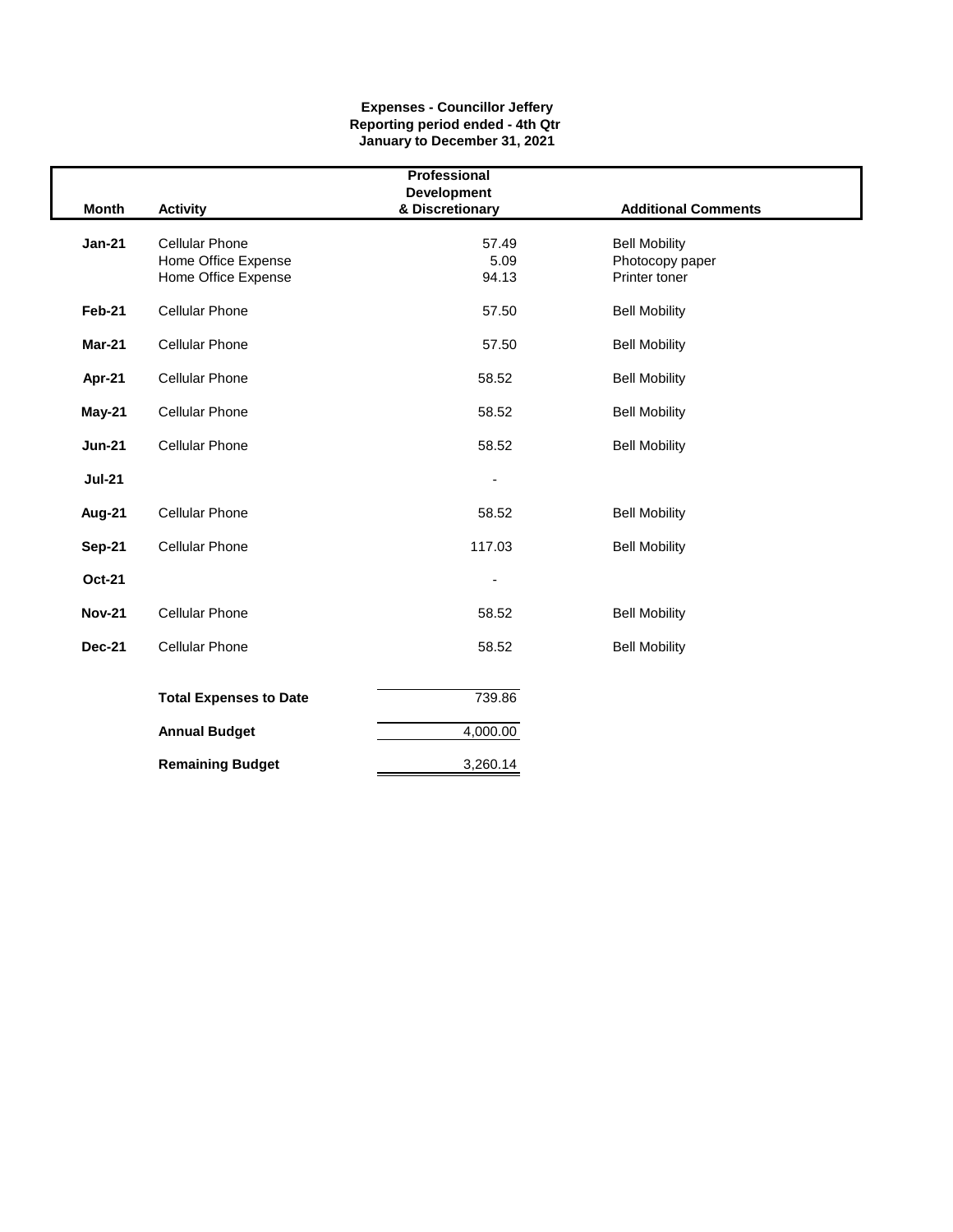#### **Expenses For Councillor Jeffery (FCM) Reporting period ended - 4th Qtr January to December 31, 2021**

| Professional |                                                                                                                                  |                                                       |                                                                                                                                                                                                                                                                                              |  |  |  |  |
|--------------|----------------------------------------------------------------------------------------------------------------------------------|-------------------------------------------------------|----------------------------------------------------------------------------------------------------------------------------------------------------------------------------------------------------------------------------------------------------------------------------------------------|--|--|--|--|
| Month        | <b>Activity</b>                                                                                                                  | <b>Development</b><br>& Discretionary                 | <b>Additional Comments</b>                                                                                                                                                                                                                                                                   |  |  |  |  |
|              |                                                                                                                                  |                                                       |                                                                                                                                                                                                                                                                                              |  |  |  |  |
| Jan          |                                                                                                                                  |                                                       |                                                                                                                                                                                                                                                                                              |  |  |  |  |
| Feb          |                                                                                                                                  |                                                       |                                                                                                                                                                                                                                                                                              |  |  |  |  |
| Mar          |                                                                                                                                  |                                                       |                                                                                                                                                                                                                                                                                              |  |  |  |  |
| Apr          |                                                                                                                                  |                                                       |                                                                                                                                                                                                                                                                                              |  |  |  |  |
| May          | Registration                                                                                                                     | 610.56                                                | FCM - Annual Conference                                                                                                                                                                                                                                                                      |  |  |  |  |
| Jun          |                                                                                                                                  |                                                       |                                                                                                                                                                                                                                                                                              |  |  |  |  |
| Jul          |                                                                                                                                  |                                                       |                                                                                                                                                                                                                                                                                              |  |  |  |  |
| Aug          |                                                                                                                                  |                                                       |                                                                                                                                                                                                                                                                                              |  |  |  |  |
| <b>Sept</b>  |                                                                                                                                  |                                                       |                                                                                                                                                                                                                                                                                              |  |  |  |  |
| Oct          |                                                                                                                                  |                                                       |                                                                                                                                                                                                                                                                                              |  |  |  |  |
| <b>Nov</b>   | Airfare - Tickets                                                                                                                | 321.24                                                | FCM Board Meeting - Ottawa                                                                                                                                                                                                                                                                   |  |  |  |  |
| Dec          | <b>Airport Parking</b><br>Taxi - Travel<br>Accommodations<br>Meals<br>Per Diem allowance<br>Mileage - travel to and from Airport | 75.65<br>70.97<br>548.20<br>84.57<br>280.00<br>115.83 | FCM Board Meeting and Advocacy Days - Ottawa<br>FCM Board Meeting and Advocacy Days - Ottawa<br>FCM Board Meeting and Advocacy Days - Ottawa<br>FCM Board Meeting and Advocacy Days - Ottawa<br>FCM Board Meeting and Advocacy Days - Ottawa<br>FCM Board Meeting and Advocacy Days - Ottawa |  |  |  |  |
|              | <b>Total Expenses to Date</b>                                                                                                    | 2,107.02                                              |                                                                                                                                                                                                                                                                                              |  |  |  |  |
|              | <b>Annual Budget</b>                                                                                                             | 7,500.00                                              |                                                                                                                                                                                                                                                                                              |  |  |  |  |
|              | <b>Remaining Budget</b>                                                                                                          | 5,392.98                                              |                                                                                                                                                                                                                                                                                              |  |  |  |  |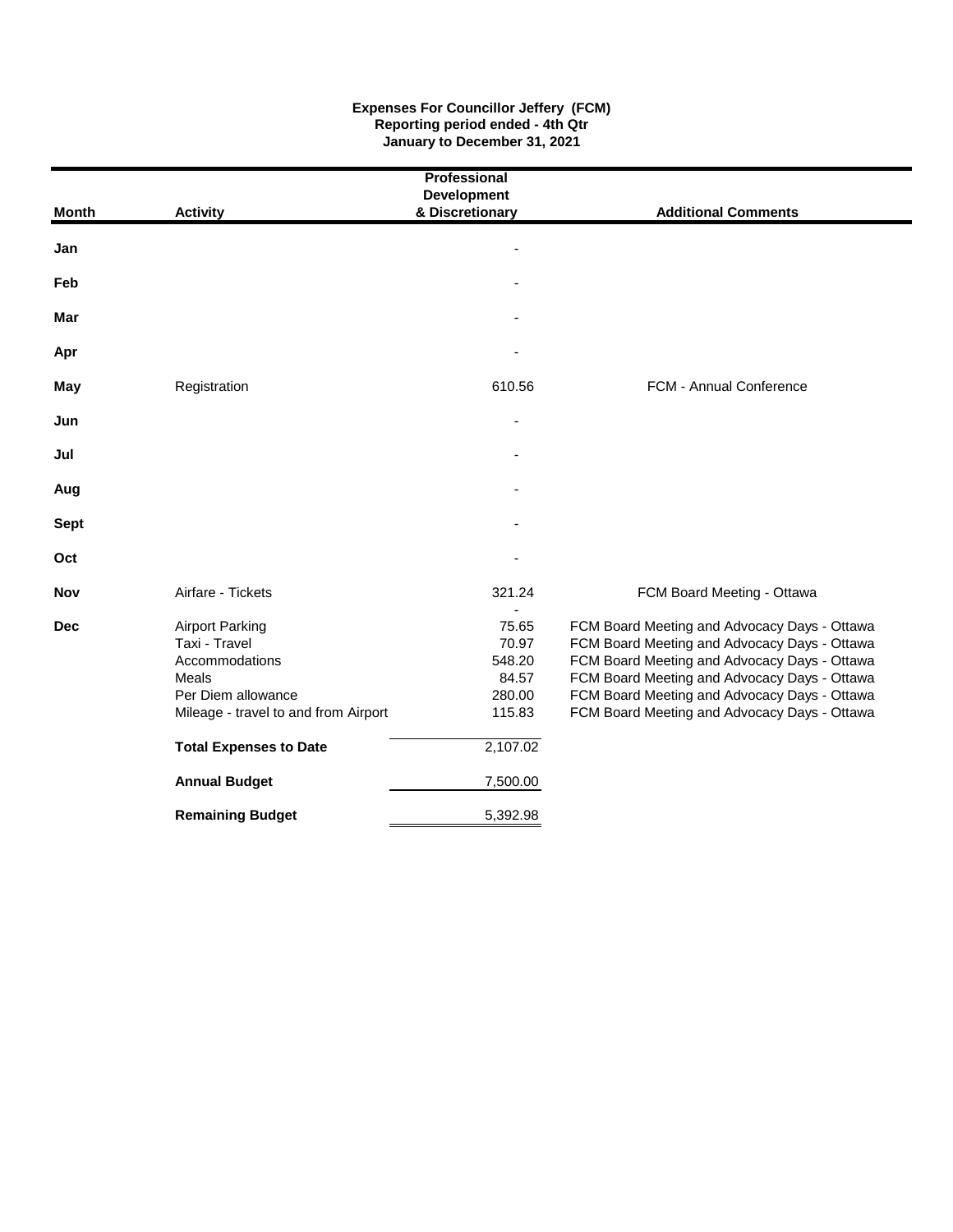#### **Expenses - Councillor McLeod Reporting period ended - 4th Qtr January to December 31, 2021**

| Professional  |                               |                                       |                                 |  |  |  |
|---------------|-------------------------------|---------------------------------------|---------------------------------|--|--|--|
| <b>Month</b>  | <b>Activity</b>               | <b>Development</b><br>& Discretionary | <b>Additional Comments</b>      |  |  |  |
| <b>Jan-21</b> |                               | $\overline{a}$                        |                                 |  |  |  |
| <b>Feb-21</b> |                               |                                       |                                 |  |  |  |
| <b>Mar-21</b> | Registration                  | 610.56                                | AMO - Virtual Annual Conference |  |  |  |
| Apr-21        |                               | $\overline{\phantom{0}}$              |                                 |  |  |  |
| May-21        |                               |                                       |                                 |  |  |  |
| <b>Jun-21</b> |                               |                                       |                                 |  |  |  |
| <b>Jul-21</b> |                               |                                       |                                 |  |  |  |
| Aug-21        |                               |                                       |                                 |  |  |  |
| <b>Sep-21</b> |                               |                                       |                                 |  |  |  |
| <b>Oct-21</b> |                               |                                       |                                 |  |  |  |
| <b>Nov-21</b> | Office - Sundry               | 93.59                                 | <b>Printer Paper</b>            |  |  |  |
| <b>Dec-21</b> |                               | $\blacksquare$                        |                                 |  |  |  |
|               | <b>Total Expenses to Date</b> | 704.15                                |                                 |  |  |  |
|               | <b>Annual Budget</b>          | 4,000.00                              |                                 |  |  |  |
|               | <b>Remaining Budget</b>       | 3,295.85                              |                                 |  |  |  |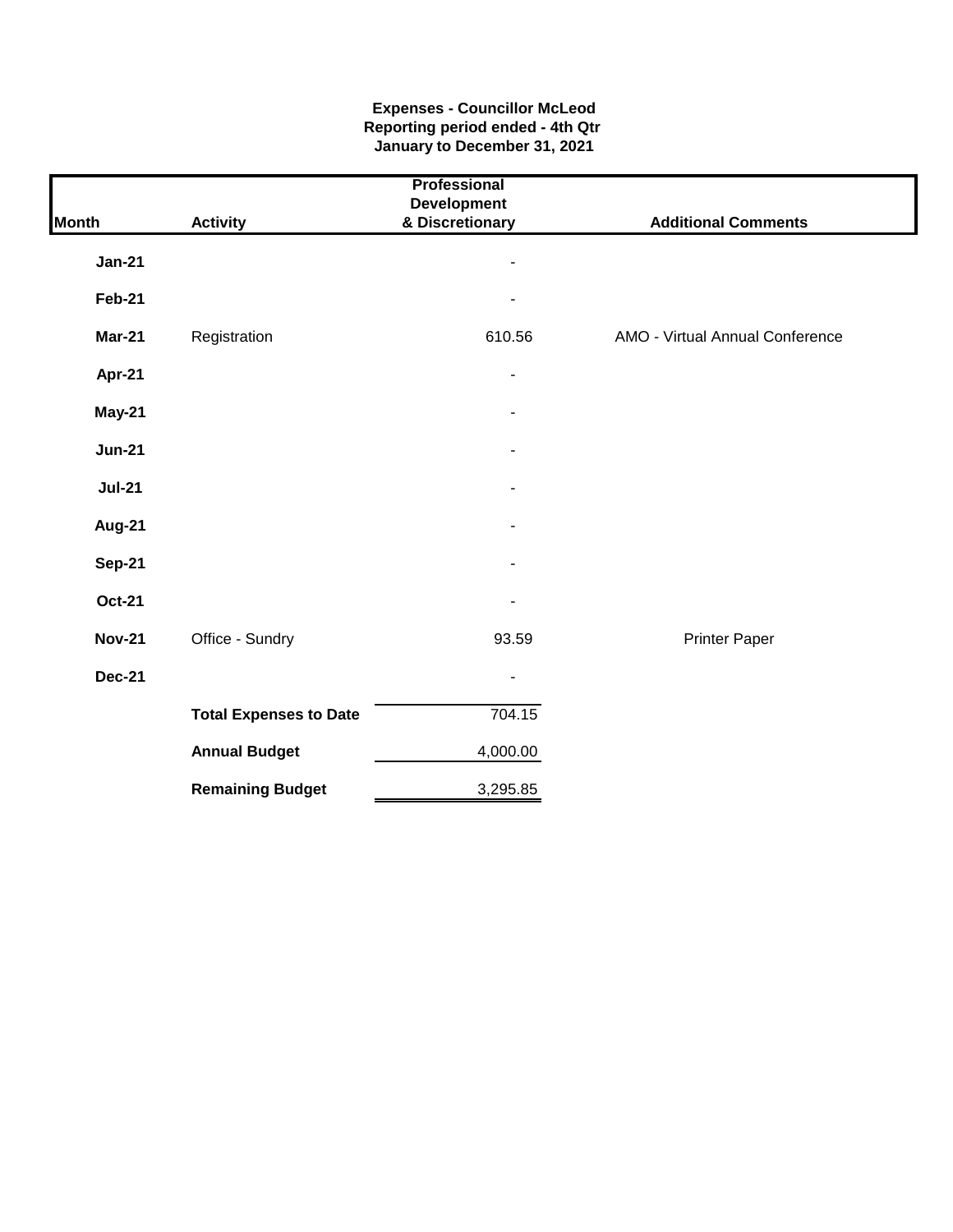#### **Expenses - Councillor Madigan Reporting period ended -4th Qtr January to December 31, 2021**

|               |                               | Professional             |                             |
|---------------|-------------------------------|--------------------------|-----------------------------|
|               |                               | <b>Development</b>       |                             |
| <b>Month</b>  | <b>Activity</b>               | & Discretionary          | <b>Additional Comments</b>  |
| <b>Jan-21</b> |                               | -                        |                             |
| <b>Feb-21</b> |                               |                          |                             |
| <b>Mar-21</b> |                               |                          |                             |
| Apr-21        |                               | $\overline{a}$           |                             |
| <b>May-21</b> |                               |                          |                             |
| <b>Jun-21</b> |                               |                          |                             |
| <b>Jul-21</b> |                               |                          |                             |
| <b>Aug-21</b> |                               | $\blacksquare$           |                             |
| <b>Sep-21</b> |                               | $\overline{\phantom{0}}$ |                             |
| <b>Oct-21</b> |                               |                          |                             |
| <b>Nov-21</b> |                               |                          |                             |
| <b>Dec-21</b> | <b>Cellular Phone</b>         | 427.39                   | Koodo - Jan.- Dec Work Cell |
|               | <b>Total Expenses to Date</b> | 427.39                   |                             |
|               | <b>Annual Budget</b>          | 4,000.00                 |                             |
|               | <b>Remaining Budget</b>       | 3,572.61                 |                             |